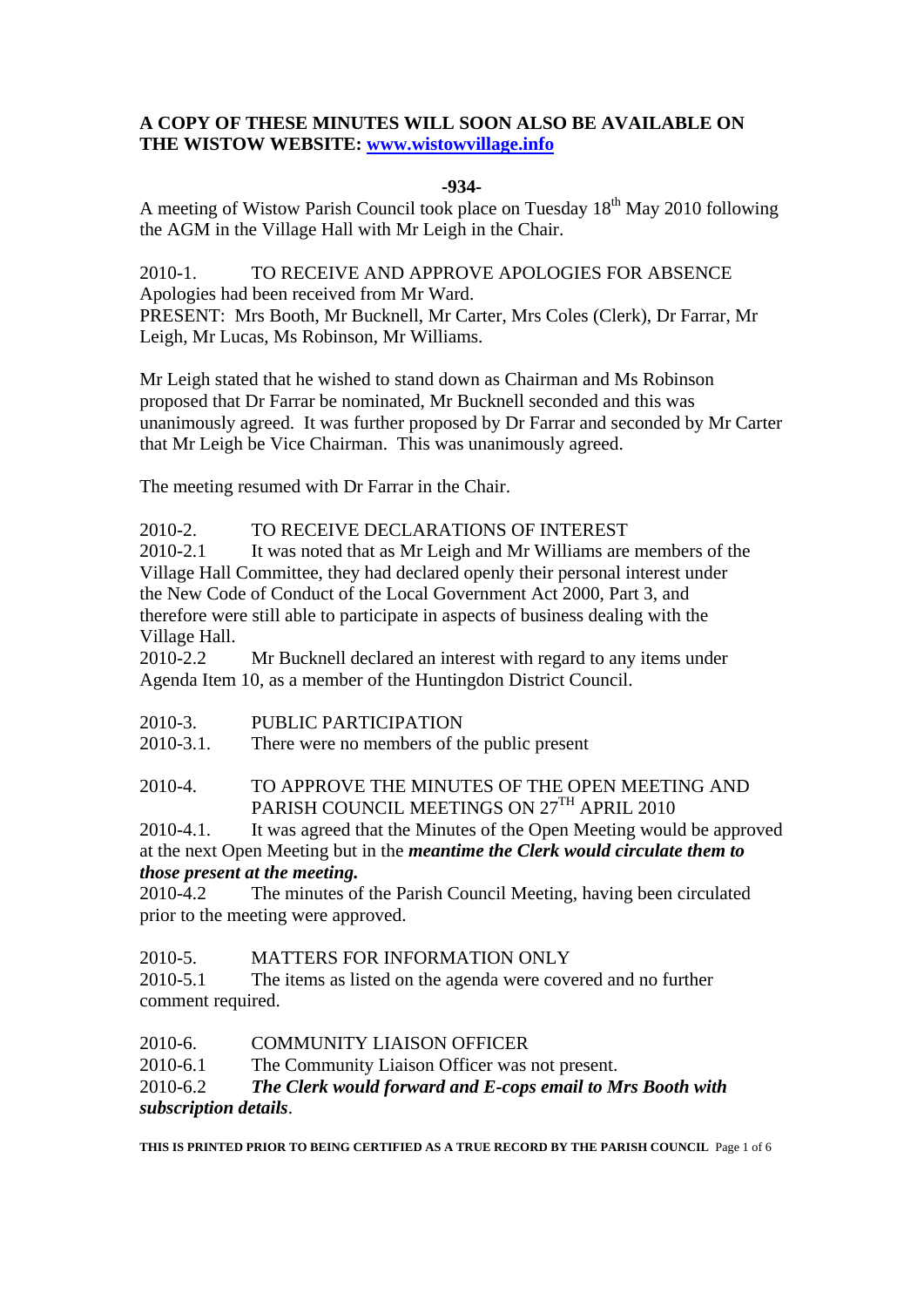#### 2010-7. TO RECEIVE REPORTS FROM COUNTY AND DISTRICT **COUNCILLORS**

2010-7.1 Mr Lucas reported that he had been informed that the final dressing on Raveley Road was due to be applied between mid May and end July.

Ramsey Market Town Strategy which includes improvement of footpaths, roads, parking, cycle ways and encourages the use of buses carries an estimated cost of £4.5m but states that it will be started when funds are available. There has recently been another change in the bus timetables, tying up with the guided bus, but the regular changes can make buses difficult to use. County are liaising with Stagecoach on this matter.

With regard to the drainage problems in Harris Lane, County now has a statutory responsibility to resolve flooding issues and Ian Lack from HDC was arranging another site meeting with those agencies involved.

2010-7.2 Mr Bucknell reported that on the subject of Harris Lane, the land ownership problems had been referred to Legal and then on to Projects. RAF Upwood appeal had been completed and a decision is due by  $14<sup>th</sup>$  October 2010.

The 106 agreement had not been resolved - £200,000 for Ramsey Market Town Strategy to improve the traffic flow at High Street/Great Whyte junction.

A 'green home' was being built opposite the TNS garage in St Ives, this will be a show home and grants would be available for green home improvements.

Consultation on redevelopment of Huntingdon town centre is started.

Elections – Mr Shailesh Vara increased his majority to 58% and Mr Bucknell increased his majority to 52% in the elections.

2010-7.3 Mr Ward was not present.

#### 2010-8. FINANCE

a) to approve the financial statement

2010-8.1. As this had been circulated to Councillors present prior to the meeting, and there were no further comments, it was unanimously confirmed a true record. b) to approve payments of outstanding amounts

2010-8.2 The payments listed were formally approved and the cheques duly signed.

| Mrs P Coles May Salary                        | £220.40 |
|-----------------------------------------------|---------|
| Black Sacks for playground opening $\pm 3.74$ |         |
| Plaque for village sign                       | £ 14.50 |
| Grass cutting                                 | £169.58 |

c) to review cash flow and resolve anticipated issues

2010-8.3. Mr Bucknell proposed and Dr Farrar seconded the transfer of budgeted funds of £850 from elections to streetlight replacement. This was unanimously agreed.

#### 2010-9.. CORRESPONDENCE

2010-9.1 Since the agenda was issued information on SHLAA with regard to gypsy and traveller sites had been received, nothing was identified for Wistow. 2010-9.2 Members of the Parish Council had inspected the Church Path following a letter from the PCC and had found no need for repair. *The Clerk would* 

*contact Mrs Rogers and ask for a meeting to clarify the situation.*  **THIS IS PRINTED PRIOR TO BEING CERTIFIED AS A TRUE RECORD BY THE PARISH COUNCIL** Page 26 of 6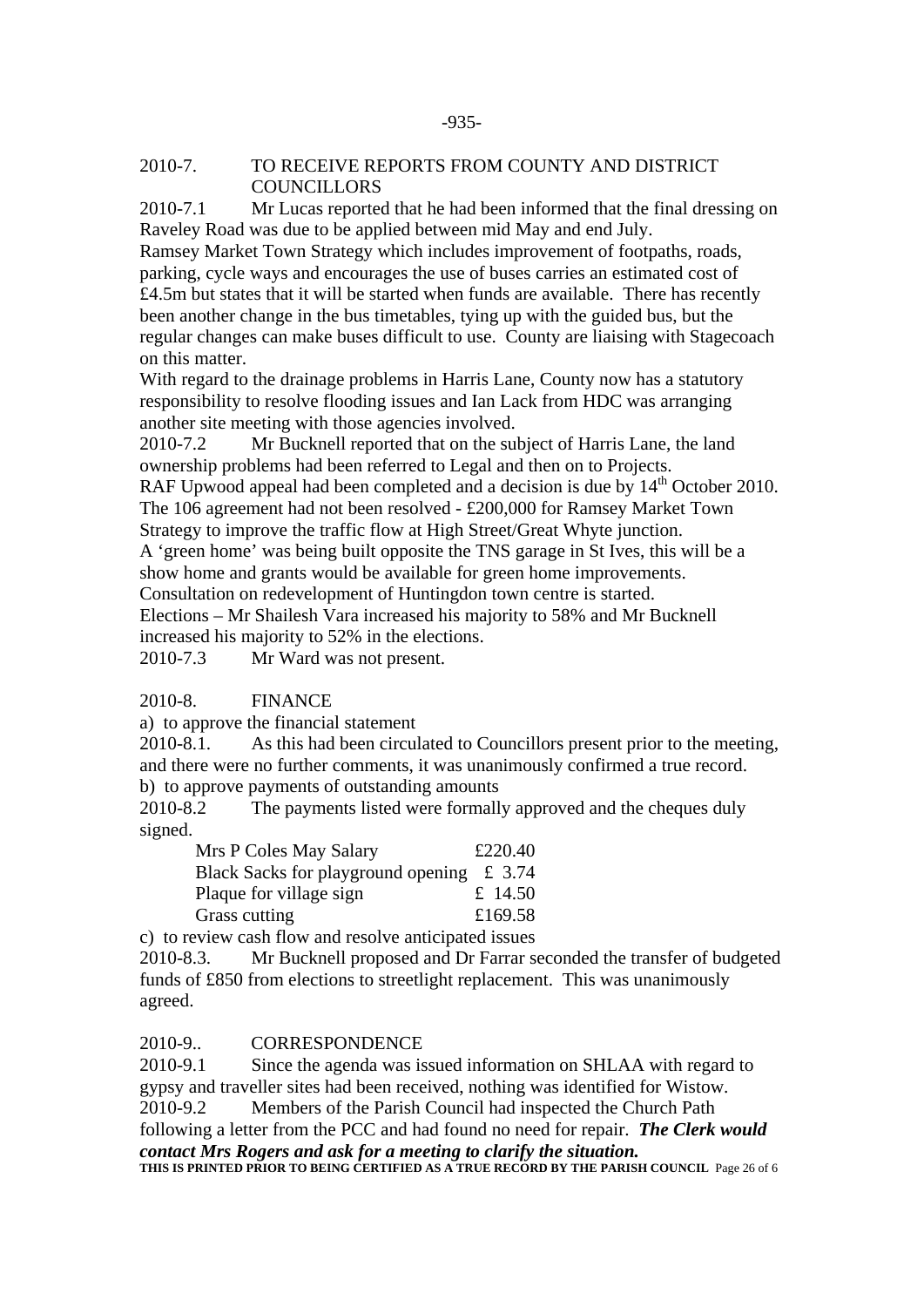# 2010-10. TO CONSIDER ANY PLANNING APPLICATIONS RECEIVED 2010-10.1. None received.

# 2010-11. OPEN MEETING  $27<sup>TH</sup>$  APRIL 2010 – REVIEW

2010-11.1 Darren Trumper from the Environment Agency had offered a site meeting to discuss any problems with flow of Bury Brook. *Mr Carter will attend*.

2010-11.2 Mr Blackhurst had explained that the ploughing of the footpaths is a result of the size of his machinery and has confirmed that he will reinstate.

2010-13.1 Bridge – Mr McGee had suggested a meeting after the safety audit to resolve outstanding issues. As this could be some time it was agreed to push him on certain items: condition of greens, degrading of concrete, standing water, 'slow' breaking up, landscaping of entrance. *The clerk would draft an email for Mr Leigh and Mr Williams to see and send on.*

# 2010-11.4 *Mr Carter would collect the waymarkers/dog fouling signs from Mr Cook*

2010-13.1 With regard to the entrance to the playground Mr Bucknell proposed and Mr Williams seconded that a white line be painted at the entrance to the playground to highlight the access. This was unanimously agreed. *The Clerk would contact Highways and place an order at a cost of £83.50 plus VAT*.

# 2010-12. STREEETLIGHT PC9

2010-12.1 The Clerk had received confirmation that there were no options other than a column for PC9. *She was asked to confirm whether it could be replaced with an environmentally friendly head in order to claim from the Wind Farm Trust and the final decision would be made at the next meeting.* 

# 2010-13. OFFICIAL PLAYGROUND OPENING  $22^{ND}$  MAY 2010

2010-13.1 Notices had been delivered, press release had gone to Hunts Post. £200 had been allocated from the grant funding to cover bouncy castle, although a charge of 50p would be made. Mr Leigh asked for advance payment for the bouncy castle but the Clerk cannot draw cash, she would raise a cheque against an invoice. Mr Leigh was asked to confirm that the insurance was in order and that the Company would provide public liability insurance. He confirmed this to be the case and had obtained a copy of their policy. Mr Williams has a plan of the layout and a scheduleof work. Mr Bucknell will ask the police to cone off the entrance from 9 am. Mr Vara will open the equipment at 1pm and Mr Bucknell and Mr Williams will be on site on Thursday afternoon. Ms Robinson and the Clerk would be available early on Saturday to help.

**THIS IS PRINTED PRIOR TO BEING CERTIFIED AS A TRUE RECORD BY THE PARISH COUNCIL** Page 3 of 6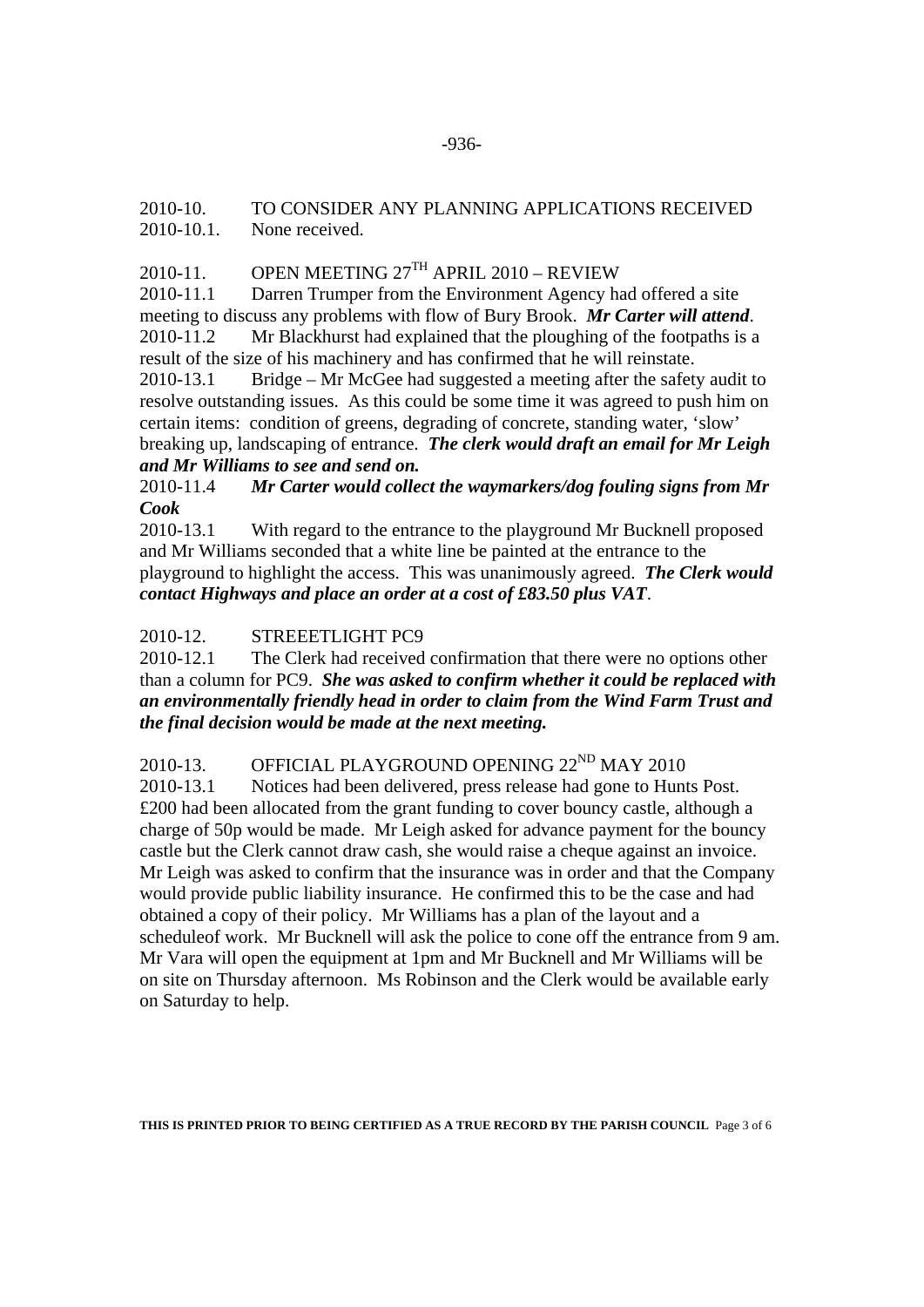#### 2010-14. PARISH PLAN ACTION PLAN WORKING PARITES FEEDBACK AND UPDATES

Following the AGM new responsibilities had been allocated as follows:

a) Traffic and road issues – Mr Bucknell/Mr Carter/Ms Robinson.

Pot hole filled in on The Grove/Harris Lane

Sunken pavement in Bridge Street reported

Mr Leigh is in touch with tree officer regarding the bus

Location of salt bins has been submitted. Missing bin cannot be an insurance claim due to level of excess.

b) Litter – Ms Robinson/Mrs Booth – Ms Robinson has a map of the location of litter bins, a review will be carried out.

c) Countryside – Mr Carter/Dr Farrar

d) Village Hall – Mr Leigh/Mr Williams – *The Clerk would inform Mr Wadsworth* 

#### *of the new representative.*

## e) Maintenance Issues – Clerk

This item will pick up any issues that need to be addressed.

Mr Carter is bin rota/risk assessment for June.

The village sign is in need of repair where slates have cracked and rain collects.

## *The Clerk will obtain quotes for the remedial work*.

2010-15. a) Grants – Mr Bucknell/Mrs Booth. Nothing to report.

b) Wistow Bridge – Mr Leigh/Mr Williams Already covered.

c) Allotments – a further application from Miss Rice had been received. It was resolved not to proceed with registry of the land due to costs involved.

d) Parish Plan – Dr Farrar/Mr Williams/Mr Bucknell/Ms Robinson

It would be assessed whether there is any support in the village for a review of the Parish Plan

2010-16. ITEMS FOR WISTOW WARBLER AND WEBSITE,

2010-16.1. Mr Williams was prepared to form a group of people to ensure that the Warbler would continue after Mr Dransfield's retirement. Whilst the Warbler cannot be a Parish Council publication there is no reason why Councillors should not assist and a contribution to costs could be agreed*. Mr Williams would see Mr Dransfield to make initial enquiries.* 

20. MONTHLY AUDIT – NOMINEE FOR NEXT MEETING

20.1. Mr Carter will be our June auditor.

#### 21. MATTERS FOR FUTURE CONSIDERATION

20. DATE OF NEXT MEETING – Tuesday  $29<sup>th</sup>$  June 2010 at 7.30 pm

There being no further business the meeting closed at 9.25 pm.

**THIS IS PRINTED PRIOR TO BEING CERTIFIED AS A TRUE RECORD BY THE PARISH COUNCIL** Page 4 of 6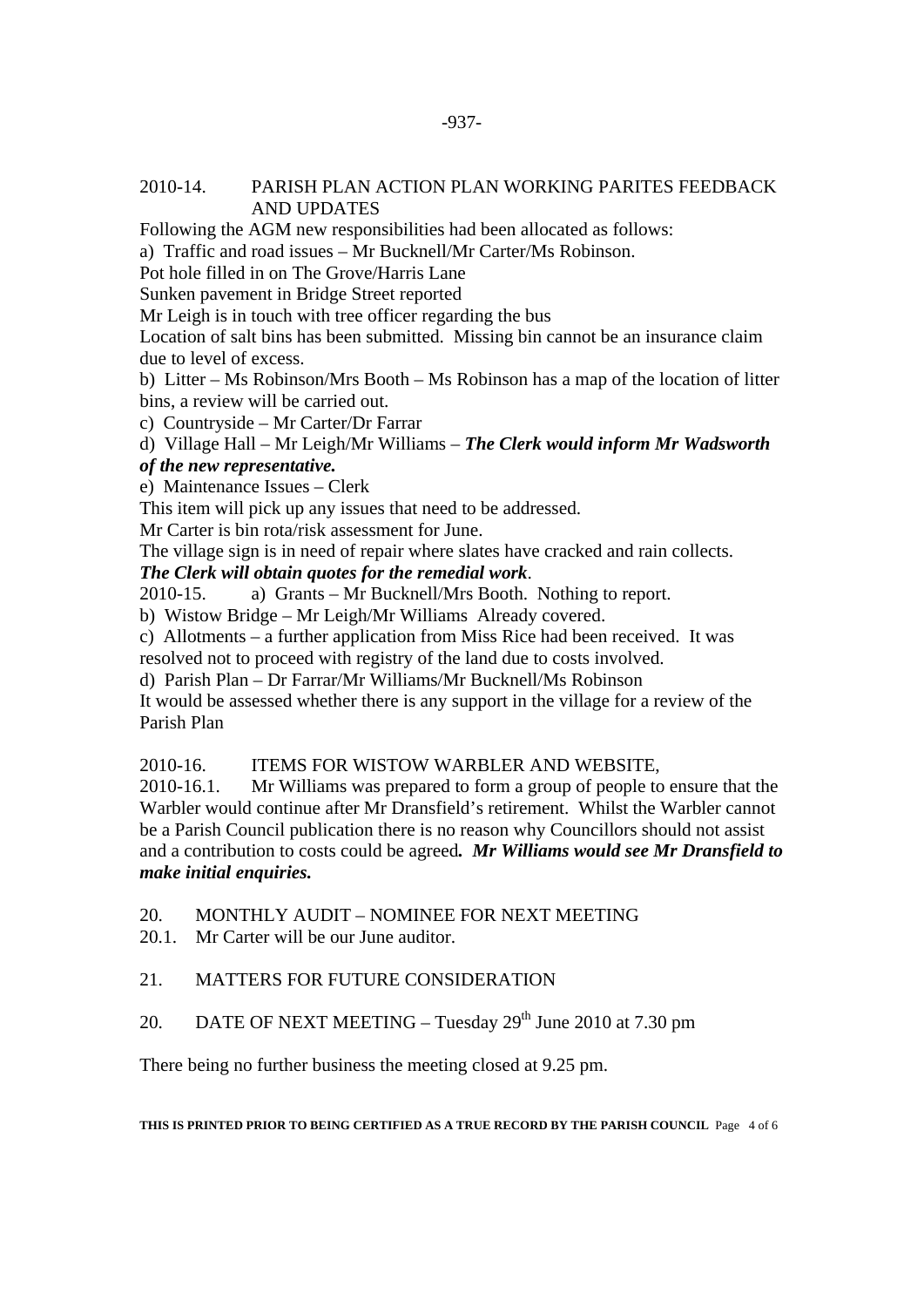# **PLANNING APPLICATIONS RECEIVED FROM JANUARY 2009**

Not Yet known – NYK

Huntingdonshire District Council – HDC

|                      |                                                                 |                                                                                                                 | <b>Approved/Date</b>               |
|----------------------|-----------------------------------------------------------------|-----------------------------------------------------------------------------------------------------------------|------------------------------------|
| <b>App.Number</b>    | <b>Property Address</b>                                         | <b>Purpose</b>                                                                                                  | <b>WPC</b>                         |
| <b>HDC</b><br>yes    | 008/03478/FUL Threeways, Church Street                          | Add pitched roof to flat<br>extension at rear                                                                   | Yes<br>07/01/09                    |
| 0900055FUL<br>yes    | Rectory Farm, Wistow Rd<br><b>Broughton</b>                     | Erection of agricultural No comment<br>building to house free<br>range hens                                     | 24/02/09                           |
| 0900342OUT<br>appeal | RAF Upwood, Ramsey Rd<br>Bury, PE26 2XN                         | Demolition and clearance of<br>redundant buildings,<br>reclamation and remediation<br>of land and redevelopment | Yes<br>29/5/09                     |
| Declined             | 0900661FUL Valiant Square, Upwood                               | Erection of 26 houses and No comment<br>7 apartments                                                            | 30/06/09<br>No comment<br>25/08/09 |
| yes                  | 0900843FUL Manor House, Manor St<br>Wistow                      | Refurb of existing chimney                                                                                      | Yes<br>28/7/09                     |
| yes                  | 0900947FUL Beggars Roost, Parsonage<br>Street, Wistow           | Replace flat roof with pitched Yes                                                                              | 25/08/09                           |
|                      | 0901439FUL/The Village Hall, Manor<br>0901440LBC Street, Wistow | Extension to side and rear                                                                                      | Yes<br>15/12/09                    |
|                      | 1000022REP Orchard House, Mill<br>Road, Wistow                  | Replacement 0602458OUT                                                                                          | Yes<br>26/1/10                     |
|                      | 1000391FUL Hillside, Mill Road                                  | Retention of prefab as shop                                                                                     | Yes<br>27/4/10                     |

**THIS IS PRINTED PRIOR TO BEING CERTIFIED AS A TRUE RECORD BY THE PARISH COUNCIL** Page 5 of 6